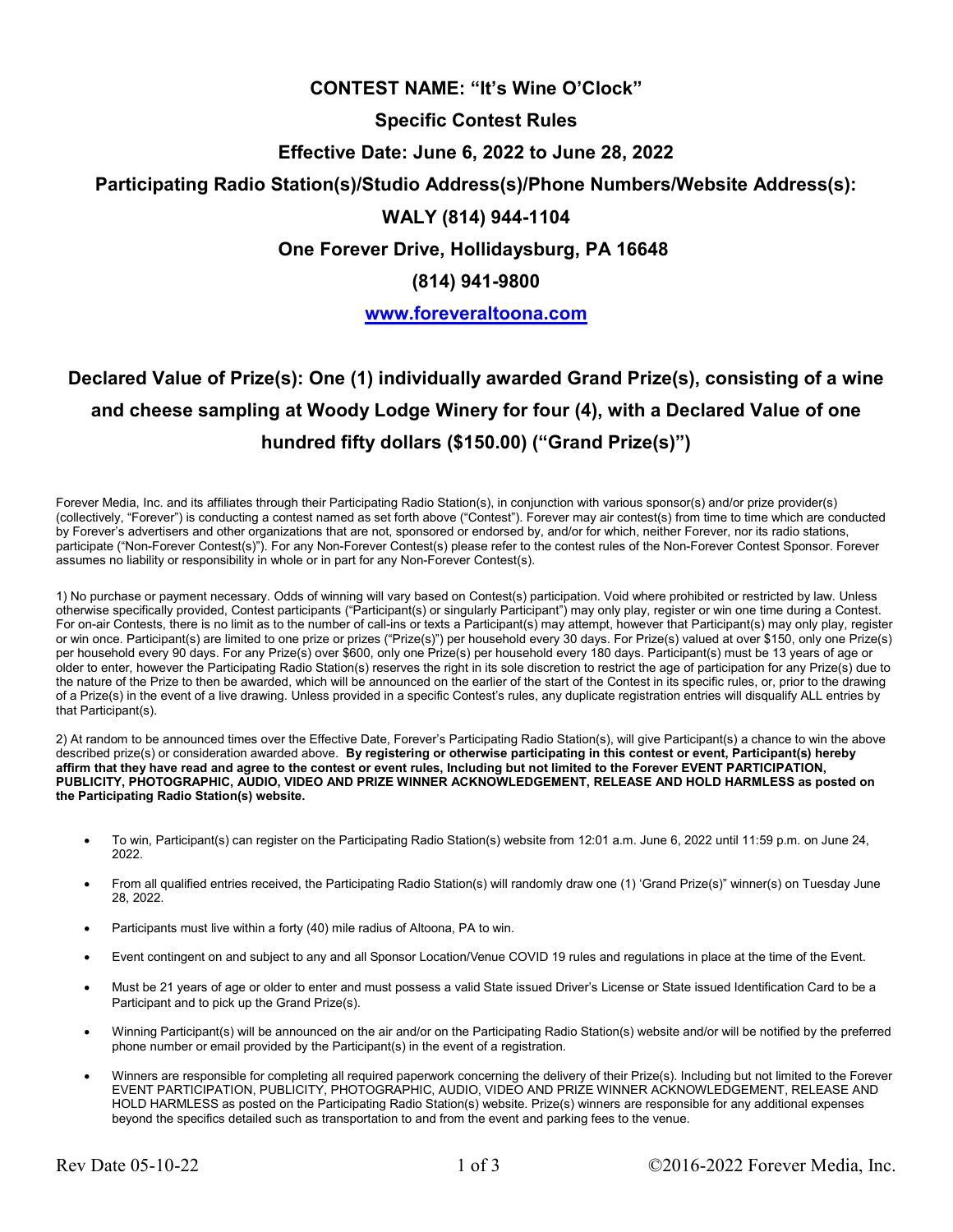- Prize(s) may be time sensitive. Unless otherwise notified by the Participating Radio Station(s), winner(s) must pick up their Prize(s) on the earlier of: (i) noon two (2) business days prior to the date of a time specific contest, concert, or event, or (ii) thirty (30) days from the Prize(s) award. Proper photo ID will be required to pick up a Prize(s) at the Participating Radio Station(s) or, in the event that a specific Prize(s) must be picked up at a venue will call window, proper Photo ID for that Winner will be required. Winners are hereby advised and acknowledge that Event admission Prize(s) may be issued by the Prize(s) Event Venue in e-ticket or other electronic delivery form, which would require Winners to supply a valid email address to Forever in advance. Winners are responsible for notifying Forever of their receipt of any electronic tickets and agrees to hold Forever harmless from and any all claims regarding the electronic transmittal of any Venue electronic ticket failure or discrepancy.
- If any concert or event is cancelled, no other Prize(s) will be substituted.
- Prize(s) encompassing Restaurant gift certificate(s) have no cash value and may have redemption restrictions such as not being redeemable for purchase of alcohol and/or the gratuity. All restaurant gift certificates Prize(s) Winners are responsible for confirming with the particular restaurant gift certificate venue regarding any restrictions prior to use.
- Winners are responsible for completing all required paperwork concerning the delivery of their Prize(s). Any Forever Contest(s) winner who during the course of a calendar year wins more than \$600 in prizes in the aggregate from Forever and/or a participating Vendor or Sponsor for those Contest(s) will receive an IRS Form 1099 from Forever, or as otherwise specifically provided in the rules for that Contest.
- **Prize(s) that might include either a specific or random prize that includes the award of event tickets to a concert venue or other event ("Event") may have varying de minimus declared values that exceed the \$200 Declared Value of Prize(s). In addition, this type of Event may also include a meet and greet and/or backstage pass and/or VIP opportunity on a case-by-case basis. If a meet and greet, backstage pass opportunity is available for a particular Event it will be announced in advance of that Event, and the value of the meet and greet and/or backstage pass will be declared at 150% of the base floor premium seat and included as an add on to the per ticket value ("Prize(s)").**
- All Contest Participant(s) are also advised that any Prize(s) for a particular Forever Contest may be supplied by a Record Label, Event Promoter, or other type Sponsor ("Prize(s) Provider"). In such case where the Prize(s) Provider is not a traditional over the air advertiser, the Participating Radio Stations will advise such over the air, during the contest at random times.
- The Forever Participating Radio Station(s) may from time to time work in conjunction with artists, concert promoters and various venues throughout our listening area to provide contestants the opportunity to win tickets and sometimes meet performers or personalities backstage and/or communicate with the performers or personalities via internet or social media as part of a contest or promotion. In such case, the Participating Radio Station(s) will be notified not later than 24 hours prior to the event where possible. This opportunity is at all times subject to the sole discretion of the performer and the controlling venue or the Participating Radio Station(s) and subject to change at any time. With this in mind, there may be situations where the Forever Participating Radio Station(s) and the promoter and/or the venue cannot be held liable for, including but not limited to: changes to the time, place, method, procedure, acts of god, technical or logistical difficulties or cancellation of the event and or applicable interface with the performer or personality interface sessions at any time. In all cases of performer or personality interface, Winner(s) are responsible for arriving or being available for the interface at the predetermined time and may not be intoxicated or under the influence of any substance, Winners that miss the predetermined time or are visibly impaired or act in appropriately as, determined in the sole discretion of the performer, and/or personality, and/or any Forever Media employee and/or artist management at their sole discretion, will forfeit their ability to interface with the artist or performer and will not be awarded any prize substitution or other compensation of any kind.
- Prize(s) may not be exchanged and have no cash value.

3) Any questions or comments regarding the operation of the Contest must be made in writing to Participating Radio Station(s) Operations Director at the Studio Address.

4) All Contest Rules are subject to change at the sole discretion of the Participating Radio Station(s) at their sole discretion. Forever retains the right to cancel this Contest for any reason at any time.

5) A copy of the official rules governing this Contest as well as Forever's General Contest Rules are available at the Participating Studio Address and on the Participating Radio Station(s) website address(s). Copies of the rules can be requested by sending a self-addressed stamped envelope to the Studio Address.

The above Specific Contest Rules are to be applied in conjunction with the General Contest Rules in effect by Forever at the time of a Specific Contest and may be amended, supplemented, modified in all or part for a specific radio station or station(s) Events/Contests/Activities from time to time by Forever in its sole discretion. Forever at all times reserves the right to amend/supplement and/or modify these Specific Contest Rules with specific rules which shall be made available by the Forever radio station as appropriate and in the Forever radio